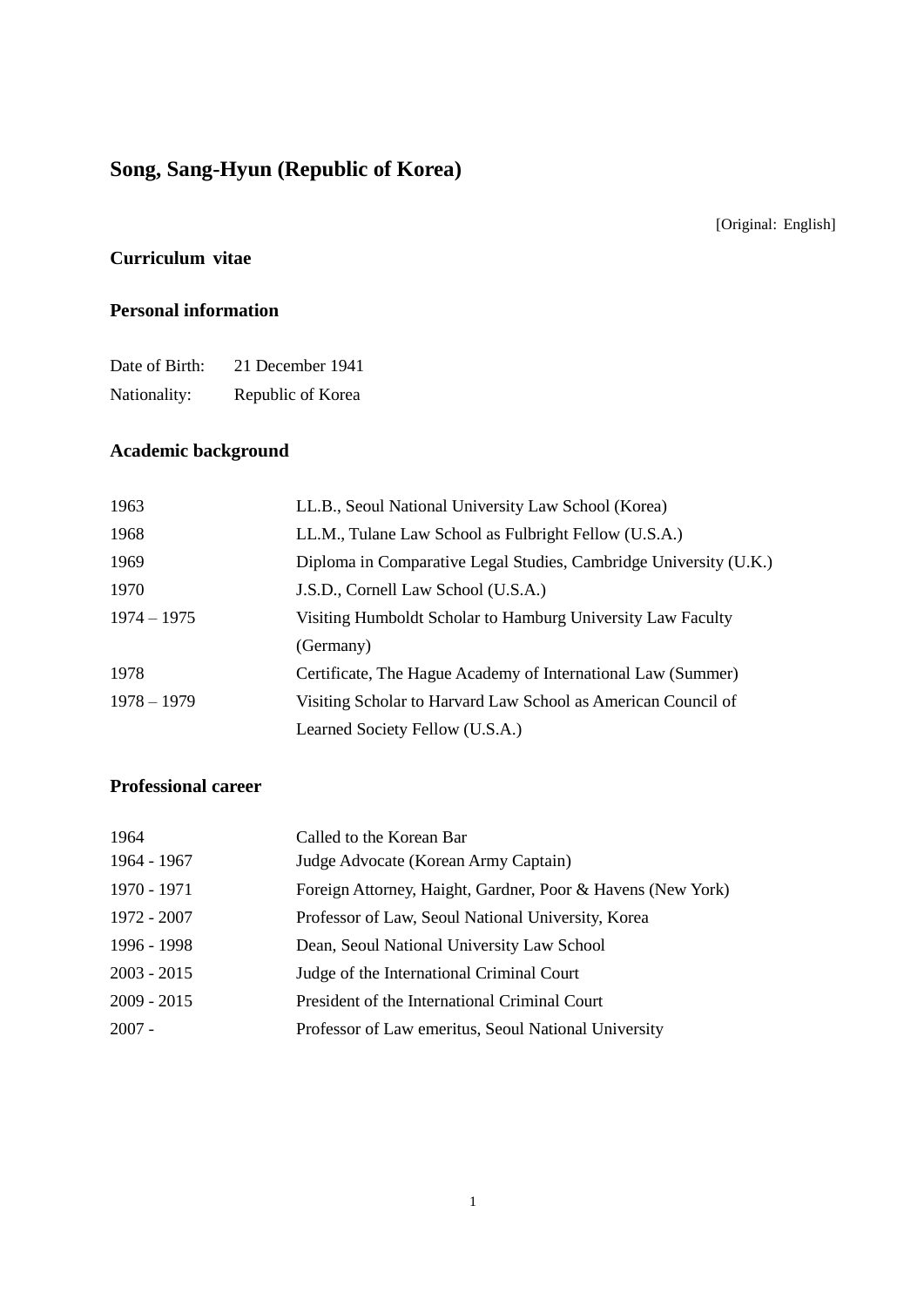# **Other experience**

#### *Domestic activities*

| 1979 - 2003   | Member of the Advisory Committee to the Korean Supreme Court                      |
|---------------|-----------------------------------------------------------------------------------|
| 1981 - 2004   | Member of the Advisory Committee to the Minister of Justice                       |
|               | As the longest serving advisor to the Ministry of Justice regularly to deliberate |
|               | on the criminal investigation reforms, North Korean refugees, independence of     |
|               | the prosecution authority, immigration, and prison reform, among other things     |
| 1989 - 1993   | Member of the Advisory Committee on Clean Government to the Prime                 |
|               | Minister                                                                          |
| 1999 - 2005   | President, The Korean Law Professors Association, Inc.                            |
| 1999 - 2009   | President, The Korea Childhood Leukemia Foundation                                |
| $2000 - 2016$ | Member, Board of Directors, The Beautiful Foundation                              |
| $2001 - 2005$ | Prime Minister's Commission on Youth Protection                                   |
| $2005 - 2006$ | Presidential Commission on Judicial Reform                                        |
| $2015 - 2019$ | Chairman, Policy Advisory Committee for National Human Rights                     |
|               | Commission                                                                        |
|               |                                                                                   |

*International activities*

| 1990          | Visiting Professor to the University of Melbourne Law School              |
|---------------|---------------------------------------------------------------------------|
|               | (1990, 1992, 1994, 1996)                                                  |
| 1991          | Visiting Professor to Harvard Law School (1991, 1995, 1999, 2003)         |
|               | Visiting Professor to the University of Florida (1989), to the University |
|               | of Washington (1990, 1994), to the University of Wellington (1994), to    |
|               | Columbia Law School (1996), and to the University of Hawaii Law           |
|               | School (2001) Respectively                                                |
| 1994 - 2003   | Inge Rennert Distinguished Professor of Law, Global Law Program,          |
|               | New York University                                                       |
| $1995 - 2000$ | Member of the International Advisory Board for Pacific Rim Law &          |
|               | Policy Journal (University of Washington)                                 |
| 1999 - 2004   | Member of the Inaugural International Advisory Committee for The          |
|               | Australian Journal of Asian Law (University of Melbourne)                 |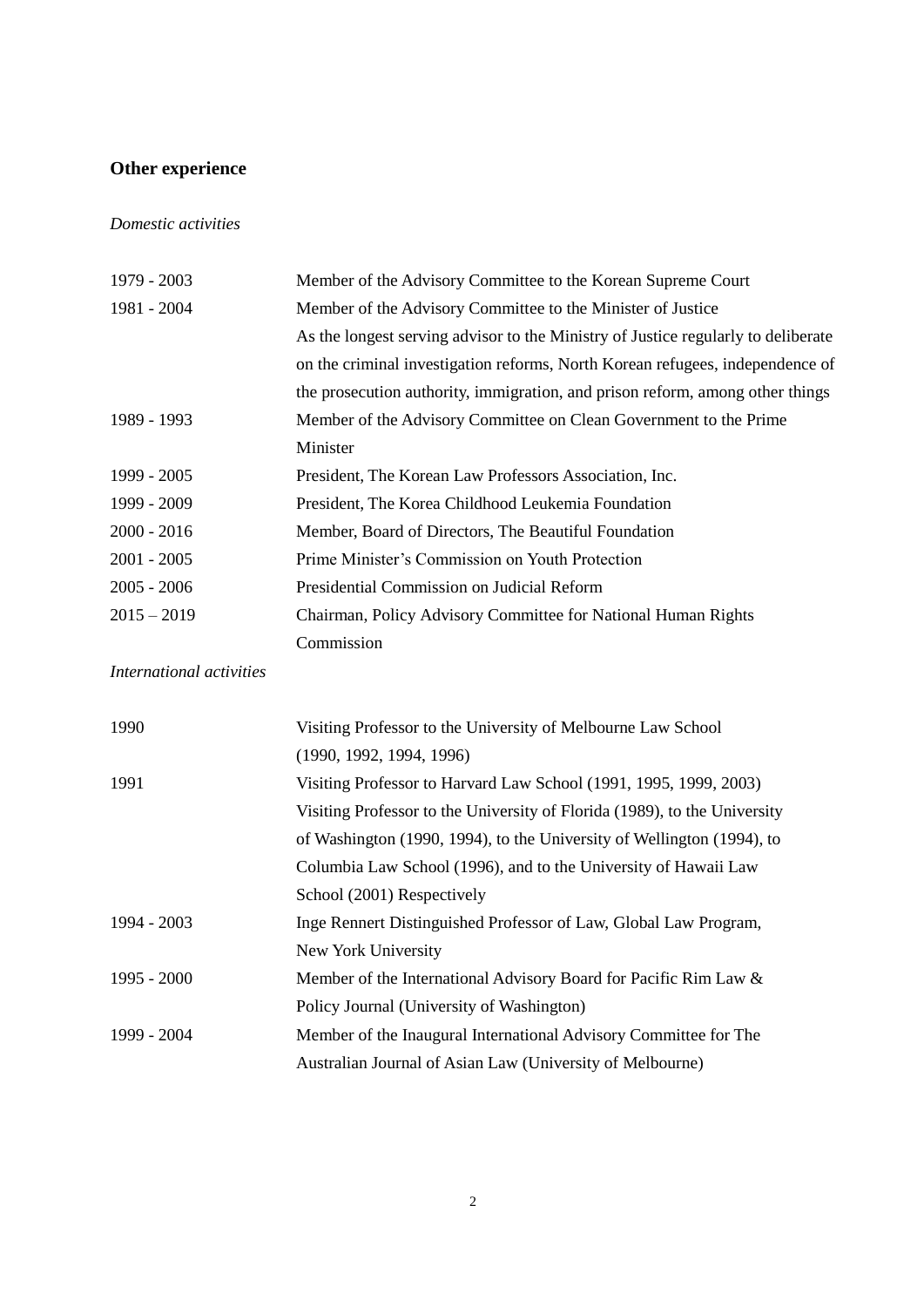# *Other affiliations*

| 1991 | Member of the Board of Directors, UNICEF KOREA                                                                  |
|------|-----------------------------------------------------------------------------------------------------------------|
|      | President $(2012 - )$                                                                                           |
| 1999 | Member, Board of Trustees, Korea Family Legal Service Center, Inc.                                              |
| 2015 | Justice Leader, The Justice Leadership Group                                                                    |
| 2015 | Member of the Advisory Council for the International Nuremberg Principles<br>Academy                            |
| 2015 | Member, The Wildlife Justice Commission Council<br>Board Member, The International Human Rights League of Korea |
|      |                                                                                                                 |

#### *Decorations and citations*

| 1994 | The Most Distinguished Alumni Medal (Cornell University)        |
|------|-----------------------------------------------------------------|
| 1997 | National Decoration of the Second Highest Order (Moran) (Korean |
|      | Government)                                                     |
| 2011 | National Decoration of the Highest Order (Mugunghwa)            |
|      | (Korean Government)                                             |
| 2012 | Rule of Law Award by International Bar Association (IBA)        |
| 2015 | Ridder Groot Kruis Orde from the Kingdom of the                 |
|      | <b>Netherlands</b>                                              |
| 2018 | The Most Distinguished Alumni Medal (Seoul National University) |

#### **Publications**

#### *Books*

| 1976 | The Outlines of the Civil Procedure I (Korean) (Seoul: Kyungmunsa Pub., revised ed.<br>1979, 1980, 1981) |
|------|----------------------------------------------------------------------------------------------------------|
| 1976 | Cases and Materials on the Civil Procedure (Korean) (Seoul: Bupmunsa Pub., revised ed.<br>1980, 1982)    |
| 1977 | General Theories of Law (Korean) (co-ed. Seoul National University Publishing<br>Division)               |
| 1980 | Lawrence M. Friedman, Legitimacy and the Jurisprudence of Rights in Western Law,                         |
|      | translated by Sang-Hyun Song, in the Proceedings of the 8 <sup>th</sup> International Symposium          |
|      | on Legal Philosophy Between East and West (National Academy of Sciences)                                 |
| 1983 | Introduction to the Law and Legal System of Korea (English) (1187p., Seoul:                              |
|      | Kyungmunsa Pub.)                                                                                         |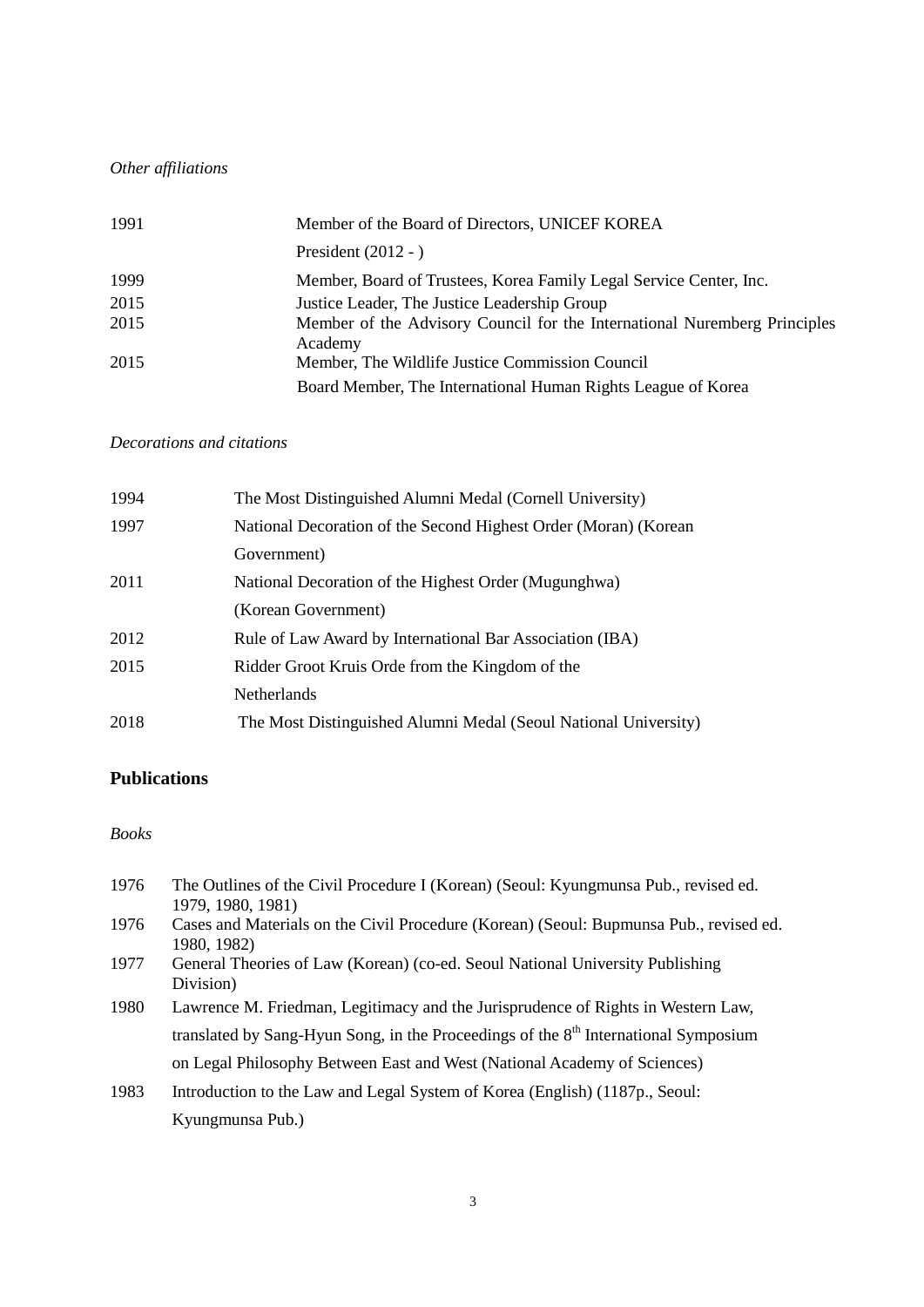- 1983 Melvin A. Eisenberg, The Structure of the Corporation, translated by Sang-Hyun Song and Kon-sik Kim (Korean) (300p., Seoul: Kyungmunsa Pub.)
- 1984 A Mitchell Polinsky, An Introduction to Law and Economics, translated by Sang-Hyun Song and Sang Jo Jong (Korean) (280p., Seoul: Kyungmunsa Pub.)
- 1985 The Civil Procedures (Korean) (Korea National Open University Publishing Division, revised ed. 1994, 1998, 2003)
- 1987 Issues on the New Copyrights Law (Korean) (Korea Intellectual Property Research Society, Inc.)
- 1989 Collection of Intellectual Property Laws (Korean) (Seoul: Pubkyung Pub. Co.)
- 1989 The Commentaries on the Korean Computer Program Protection Law (Korean) (co-authored, 288p., Seoul National University Press)
- 1990 The Korean Civil Procedure (Korean) (Seoul: Pakyoungsa Pub., revised ed. 1993, 1996, 1997, 2001, 2002, 2004, 2008, 2011, 2014)
- 1993 Basic Text on Maritime Law in Korea (Korean) (Seoul: Pakyoungsa Pub., revised ed. 1999, 2005, 2008, 2015)
- 1996 Korean Law in the Global Economy (English) (1500p., Seoul: Pakyoungsa Pub.)
- 2002 Festschriften I for Professor Shimdang Song Sang Hyun on his 60th Birthday, entitled, "Prospects and Tasks of the Civil Law in Korea" (Korean), Festschrift Publishing Committee (1054p., Seoul: Pakyoungsa Pub.)
- 2002 Festschriften II for Professor Shimdang Song Sang Hyun on his 60th Birthday, entitled, "Prospects and Tasks of the Commercial Law in Korea" (Korean), Festschrift Publishing Committee (981p., Seoul: Pakyoungsa Pub.)
- 2007 Anthology of Professor Shimdang Song Sang Hyun's Works I, II, III combined on the occasion of his Retirement (Korean) (Seoul: Pakyoungsa Pub.)
- 2015 "An Eternal Lighthouse in my Mind Unforgettable Teacher Song Sang Hyun," Collection of Essays of his Disciples and Colleagues on the Occasion of his Retirement from the ICC (Korean and English) (447p., Seoul: Pakyoungsa, Pub.)

#### *Articles*

- 1970 A Comparative Study on Maritime Cargo Carrier's Liability under Anglo-American and French Laws (English) (284p., Ann Arbor)
- 1972 A Study on the Impact of the Use of Computer Technology on the Various Fields of Law, Seoul Law Journal vol. 13, No.1, pp. 35-68 (The Law Research Institute, Seoul National University)
- 1972 Recent Trend on the International Legal Regime of Oil Pollution at Sea, Justice vol.10, No.1, pp. 207-217 (Korean Legal Center)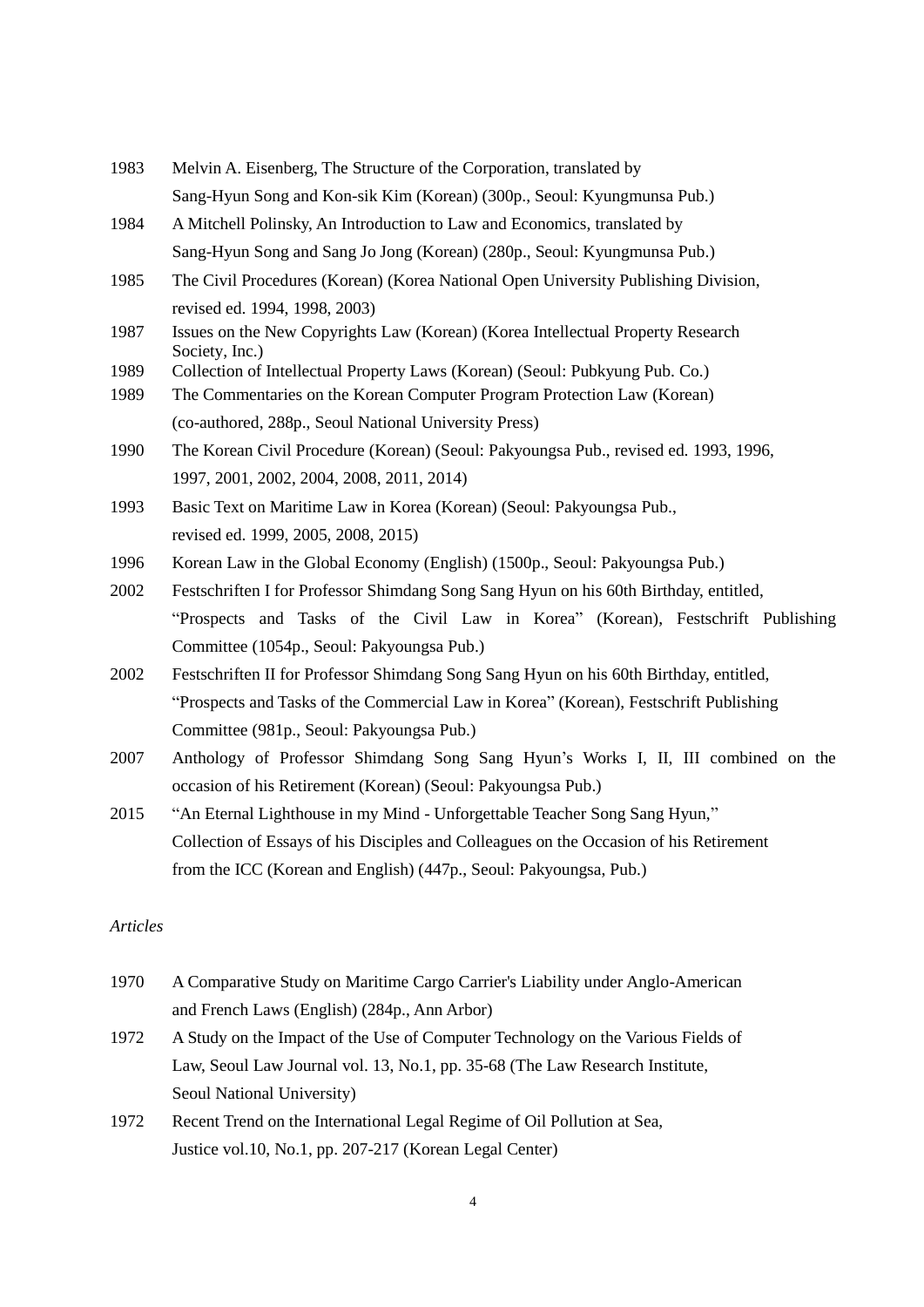- 1973 On the Fiduciary Duties of Corporate Directors, Seoul Law Journal vol.14, No. 2, pp. 119-140 (The Law Research Institute, Seoul National University)
- 1974 An Analytical Study of Court Cases on the Free Evaluation of Evidence Principle in Korean Civil Procedure, Seoul Law Journal vol.15, No.2, pp. 49-90 (The Law Research Institute, Seoul National University)
- 1976 Reevaluation of the Legal Aid and its Modern Themes in Korean Perspective, Seoul Law Journal vol.17, No.2, pp. 69-100 (The Law Research Institute, Seoul National University)
- 1977 On Non-Contentious Matters, Seoul Law Journal vol.18, No.1, pp. 139-154 (The Law Research Institute, Seoul National University)
- 1977 A Few Notes on Korean Admiralty, Korean Journal of Comparative Law, vol.5, No.1, pp. 114-122 (Korean Research Institute of Comparative Law)
- 1978 Reform of Appeal System of the Korean Court, research report submitted to the Supreme Court, pp. 1-130
- 1980 Legal and Administrative Environment for Transnational Corporations in Korea, Social Sciences Policy Studies vol. 2, no.1 (Social Sciences Research Institute, Seoul National University)
- 1980 Review on the Class Action in U.S.A., Seoul Law Journal vol.21, No.1, pp. 103-114 (The Law Research Institute, Seoul National University)
- 1982 Functions of the Supreme Court and newly enacted Special Law on Expedition of Litigation, Korean Federal Bar Association Journal, vol.74, pp. 11-17 (Korean Federal Bar Association)
- 1982 The Rules Relating to the Anglo-American Container Carrier's Liabilities and their Applicability, Seoul Law Journal vol.23, No.1, pp. 187-211 (The Law Research Institute, Seoul National University)
- 1983 A Review on the Federal Appeal System in the U.S., The Civil Case Commentaries vol.5, pp. 251-258 (Kyungmunsa)
- 1984 Domestic Court's Civil Jurisdiction on Foreign State, Festschriften for Justice Soonwon Bang, pp. 252-270 (Pakyoungsa)
- 1984 How to Diversify and Develop Legal Services Areas, research report submitted to the Minister of Justice, pp. 1-116
- 1984 Family Court in Korea, in Nakamura ed. Family Law Litigation, pp. 205-215 (The Comparative Civil Law Institute, Waseda University)
- 1985 Legal Protection of Computer Software, Korean Federal Bar Association Journal vol. 105(pp. 47-57) and 106(pp. 51-56), (Korean Federal Bar Association)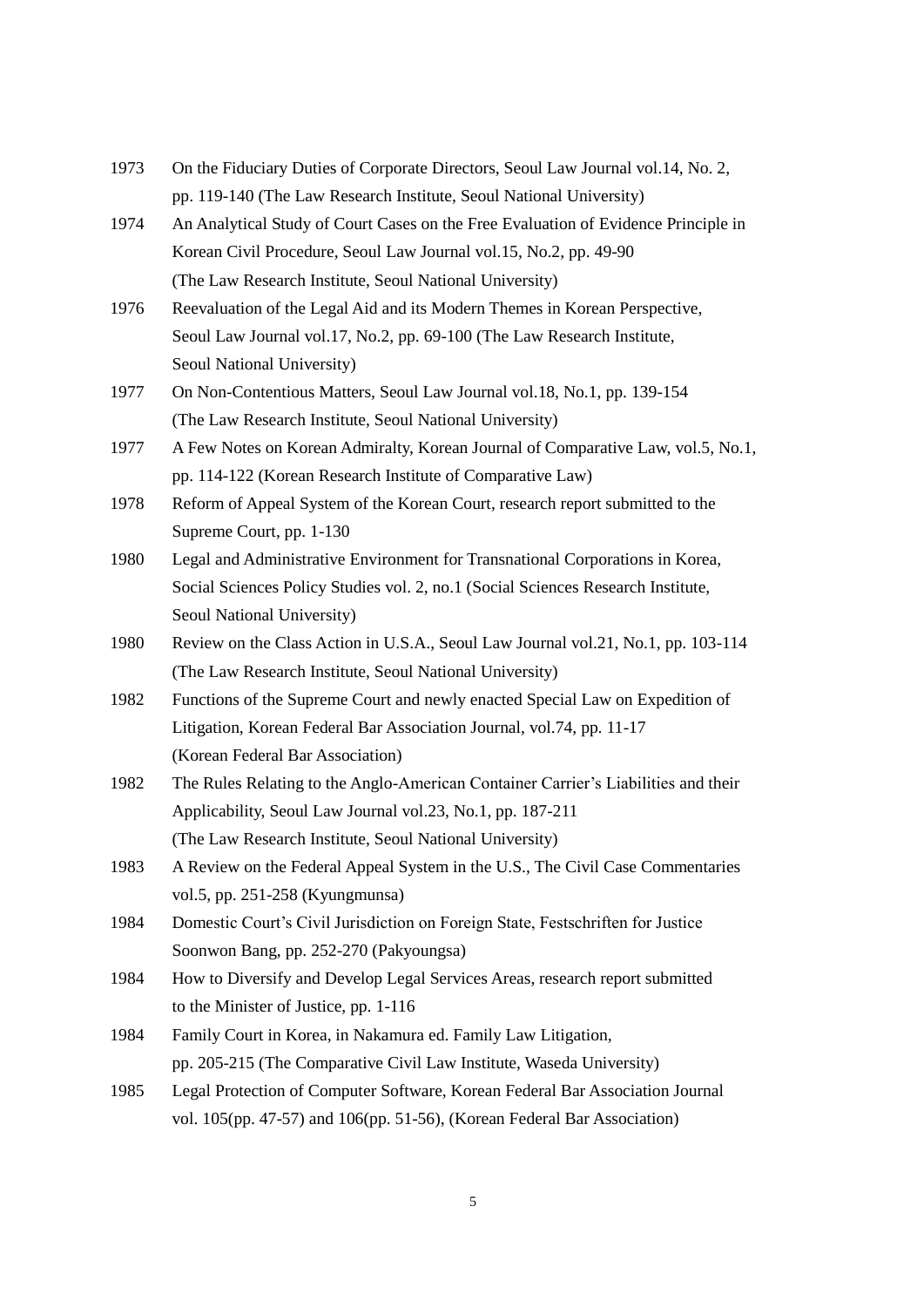- 1985 Legal Education and Social Justice, in the University in the Future World, pp. 321-333 (Yonsei University Press)
- 1986 Experience and Practice on Technology Transfer in the Republic of Korea, Intellectual Property In Asia and the Pacific, no. 15, pp. 58-66 (WIPO)
- 1987 Commercial Arbitration procedures in the Republic of Korea, Festschriften for Professor Chin Kim, pp. 262-280 (Pakyoungsa)
- 1987 Technology Transfer-Korean Experience with Particular Reference to Remuneration and Government Regulations, Justice vol.20, No.1, pp. 303-306 (Korean Legal Center)
- 1987 Legal Relationship Between Computer Software Developers and Users, Seoul Law Journal vol.28, No.3, and 4, pp. 122-140 (The Law Research Institute, Seoul National University)
- 1987 Protection of Computer Software in the Republic of Korea, Intellectual Property in Asia and the Pacific, no.17 pp. 81-98 (April-June, WIPO)
- 1989 A Review on the Treaty Regarding the Intellectual Property Protection of Integrated Circuit, Seoul Law Journal vol.30, No.3, and 4 pp. 65-79 (The Law Research Institute, Seoul National University)
- 1991 South Korean Law and Legal Institutions in Action, in Clark ed. Korea Briefing vol. pp.125-146 (The Asia Society)
- 1992 Ideology and Prospects of the Alternative Dispute Resolution, The Civil Case Commentaries, vol.14, pp. 411-441 (Pakyoungsa)
- 1992 Globalization of Business Transactions and the Past, Present and Future of the Commercial Code, The Korean Maritime Law Journal, vol.14, No.1, pp. 69-81 (The Korean Maritime Law Association)
- 1993 Intellectual Property Clauses of the NAFTA, Seoul Law Journal vol.34, No.2, pp. 59-94 (The Law Research Institute, Seoul National University)
- 1994 A Study on the Constitution and Operation of the Computer Program Dispute Conciliation Committee, research report submitted to the Korean Information Industry Association, pp. 1-65
- 1994 The Impact of Multilateral Trade Negotiations on Intellectual Property Laws in Korea, 13 UCLA Pacific Basin Law Journal, No.1 pp. 118-139
- 1995 Law and Policy of Securities Regulation in Korea, 4 Pacific Rim Law and Policy Journal No.3 pp. 757-782
- 1998 The United Nations and Human Rights, UNICEF teaching materials, pp.125-131, UNICEF/Korea